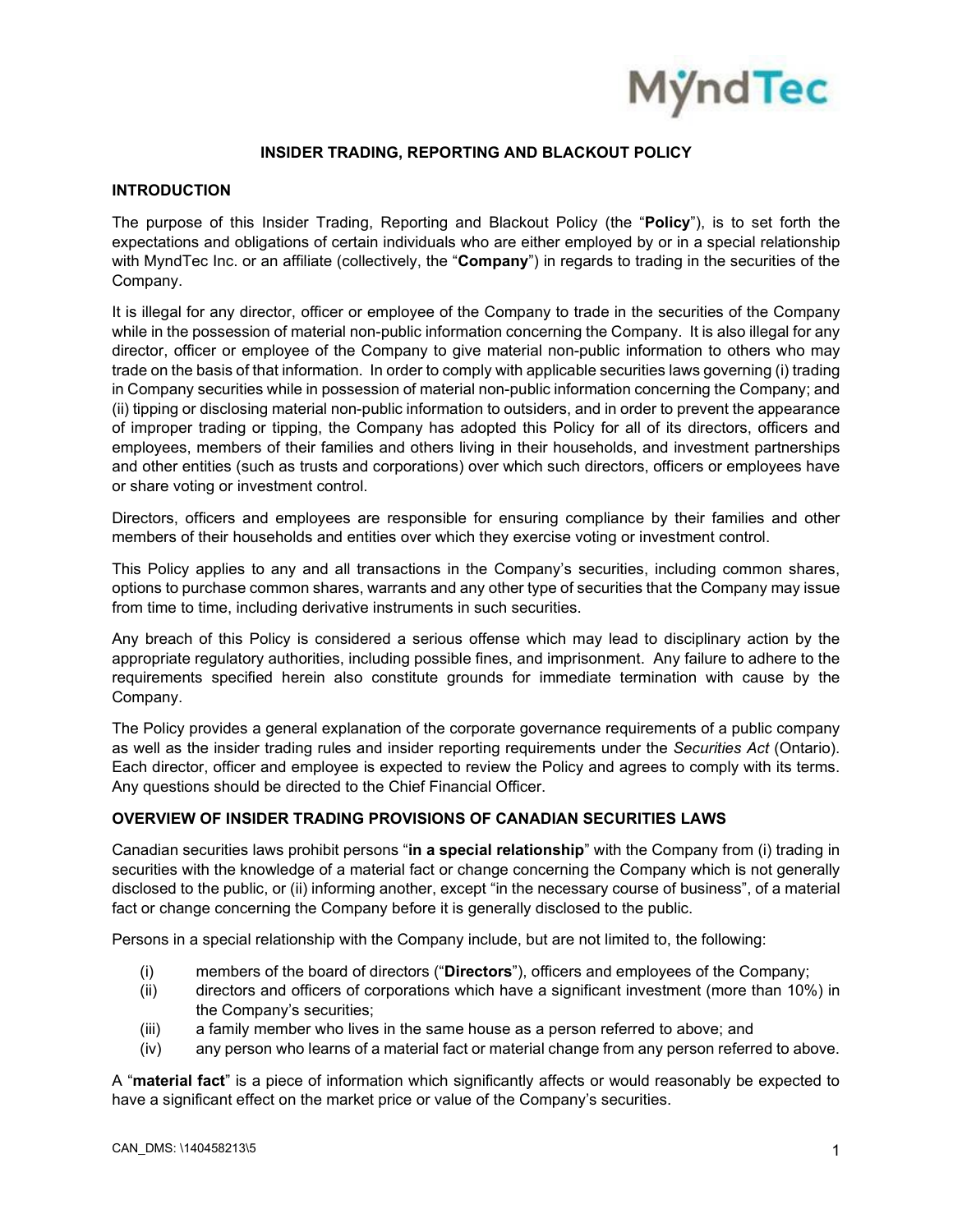

"**Securities**" is broadly defined to include the Company's common shares, debentures, puts, calls, options, derivatives (or any security the market price of which varies with the market price of the Company's common shares) or other right or obligation to purchase or sell securities.

Canadian securities laws also provide that every person or company in a special relationship with the Company who purchases or sells Securities of the Company with the knowledge of a material fact that has not been generally disclosed, and every person who communicates knowledge of a material fact to another person or company (other than "in the necessary course of business") who thereafter purchases or sells Securities of the Company, is liable to a fine based on profits made or losses avoided. This fine is in addition to any other remedy sought, which could include a term of imprisonment or other regulatory sanctions imposed for a general breach of securities law.

# **INSIDER TRADING**

# **Who is an Insider of the Company?**

Every person in the Company's senior management as well as each Director is an insider for the purposes of the insider trading rules and any employee or other person who becomes privy to a material fact which has not been generally disclosed would, for the purposes of that information, be an insider ("**Insider**"). Any Insider is precluded from trading in Securities of the Company until the material fact has been publicly disclosed.

## **What is Insider Information?**

Insider information includes material facts which have not been publicly disclosed. Material facts would include, but are not limited to, the following:

- (i) information about a significant transaction (such as an acquisition or a treasury offering of securities);
- (ii) financial information such as the results from the previous quarter or year end which have not been released publicly;
- (iii) information about a significant event; and
- (iv) other information which a reasonable person may conclude would have an impact on the price of the Company's Securities.

## **BLACKOUT PERIODS**

There is a mandatory thirty (30) day blackout period prior to the release of quarterly financial results and a mandatory sixty (60) day blackout period for all employees of the Company prior to the release of annual financial results which shall continue until two trading days after the time such information has been released to the public.

No Insider should trade in the Securities of the Company, or in the securities of any counterparty to the Company in any material transaction, until two trading days after the issuance of any news release in which material information is conveyed to the public. The Company will notify all Insiders if a discretionary blackout is in effect due to a material news release.

While a blackout period is in effect, none of the Directors, officers or employees of the Company or any of the other persons or companies to whom this Policy applies will be permitted to purchase or sell any Securities of the Company or to exercise any outstanding stock options (including similar forms of stock based compensation such as stock appreciation rights, deferred share units or restricted stock awards) granted or warrants issued by the Company unless permission for the proposed transaction is first obtained from the Chief Financial Officer of the Company. The Company will not grant any stock options or similar forms of stock based compensation during a blackout period.